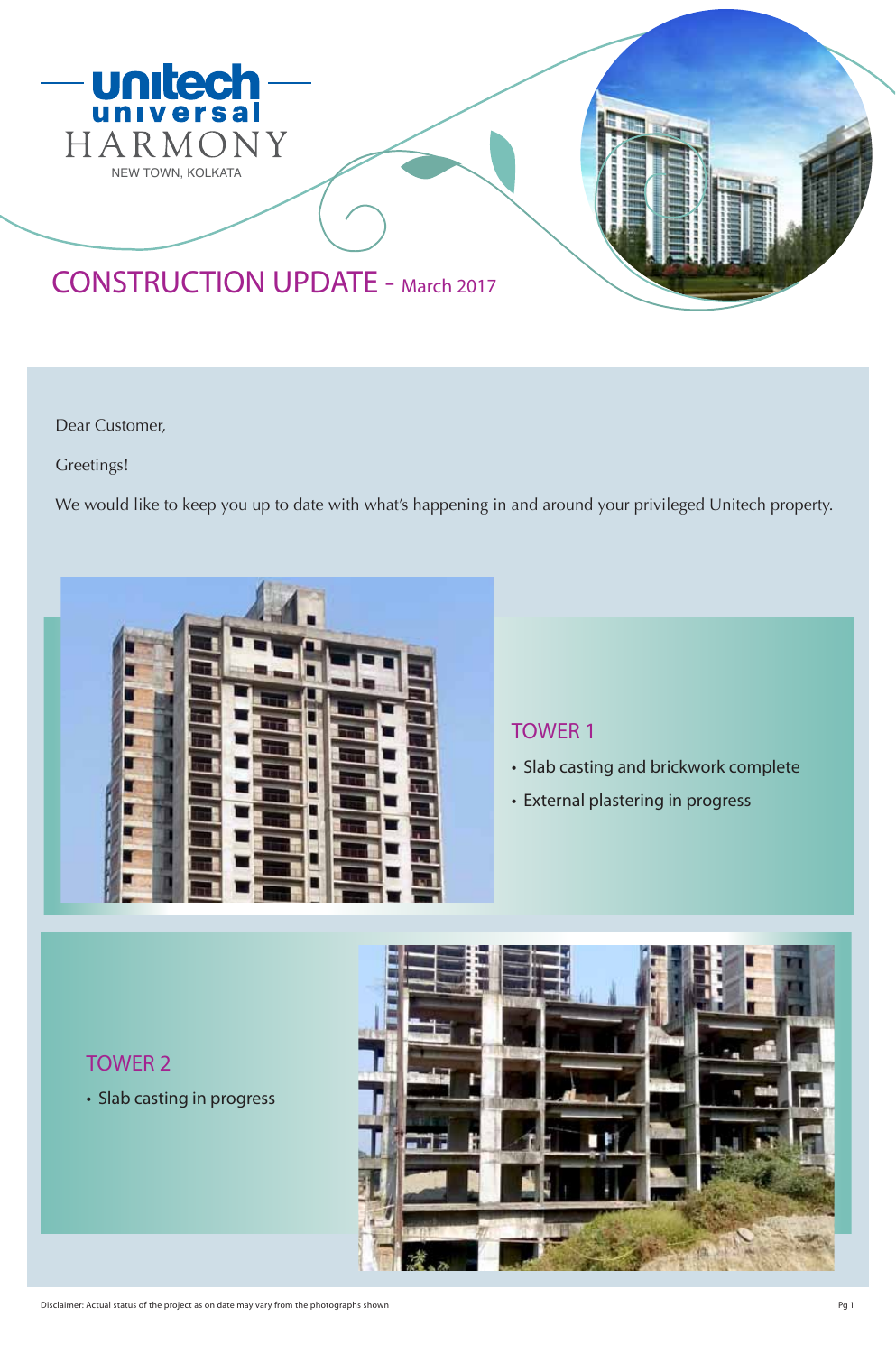



## TOWER 3

- Slab casting & brickwork complete
- Internal work is in progress



## TOWER 4

• Slab casting of 2nd floor is under progress



# TOWER 5

• 14 th floor slab casting work is in progress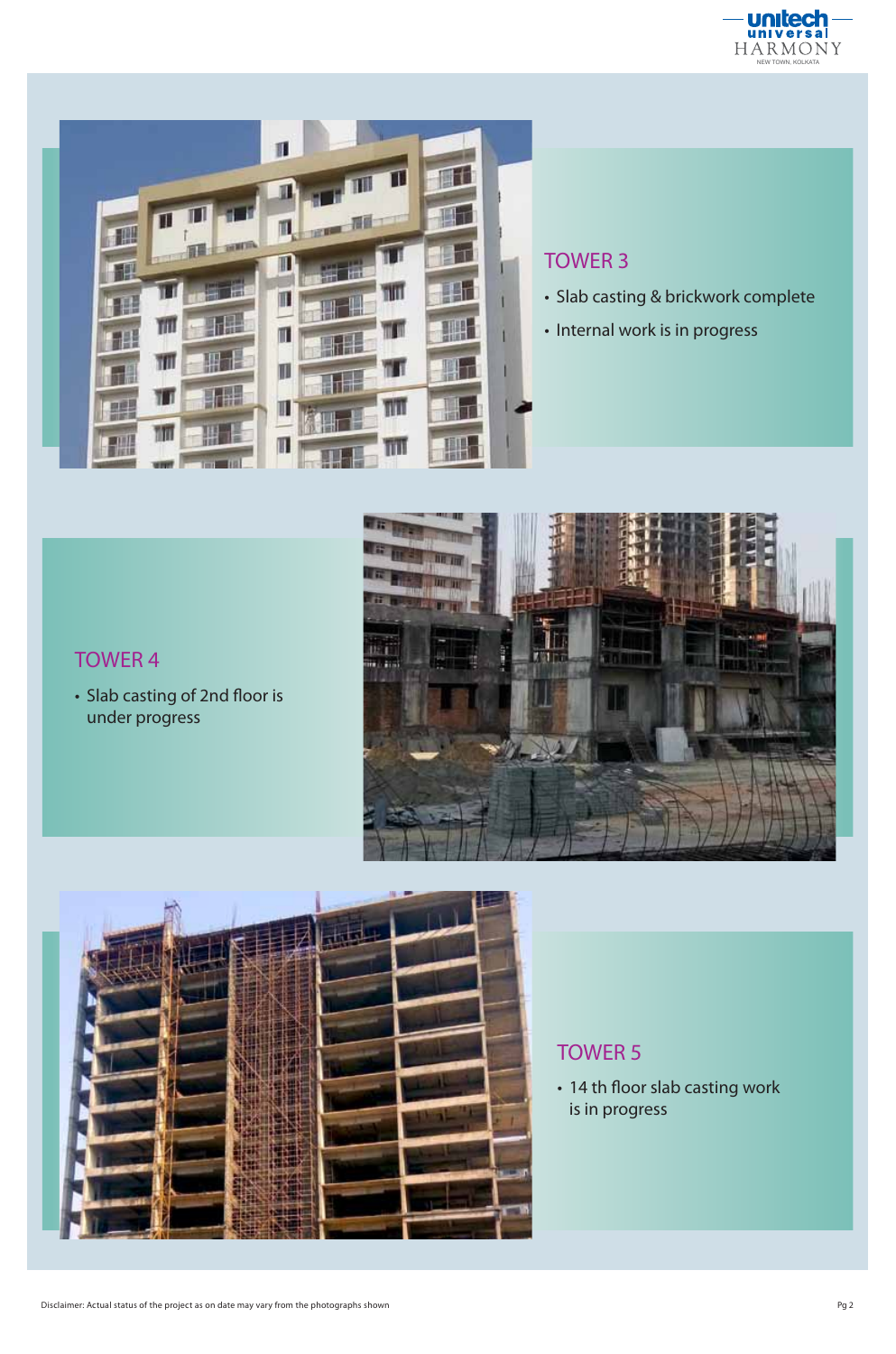



#### TOWER 6

- Grill work is in progress
- Slab casting and brickwork complete

## TOWER 7

• 20th floor work slab casting work is in progress





### TOWER 8

- Slab casting complete
- Brickwork in progress